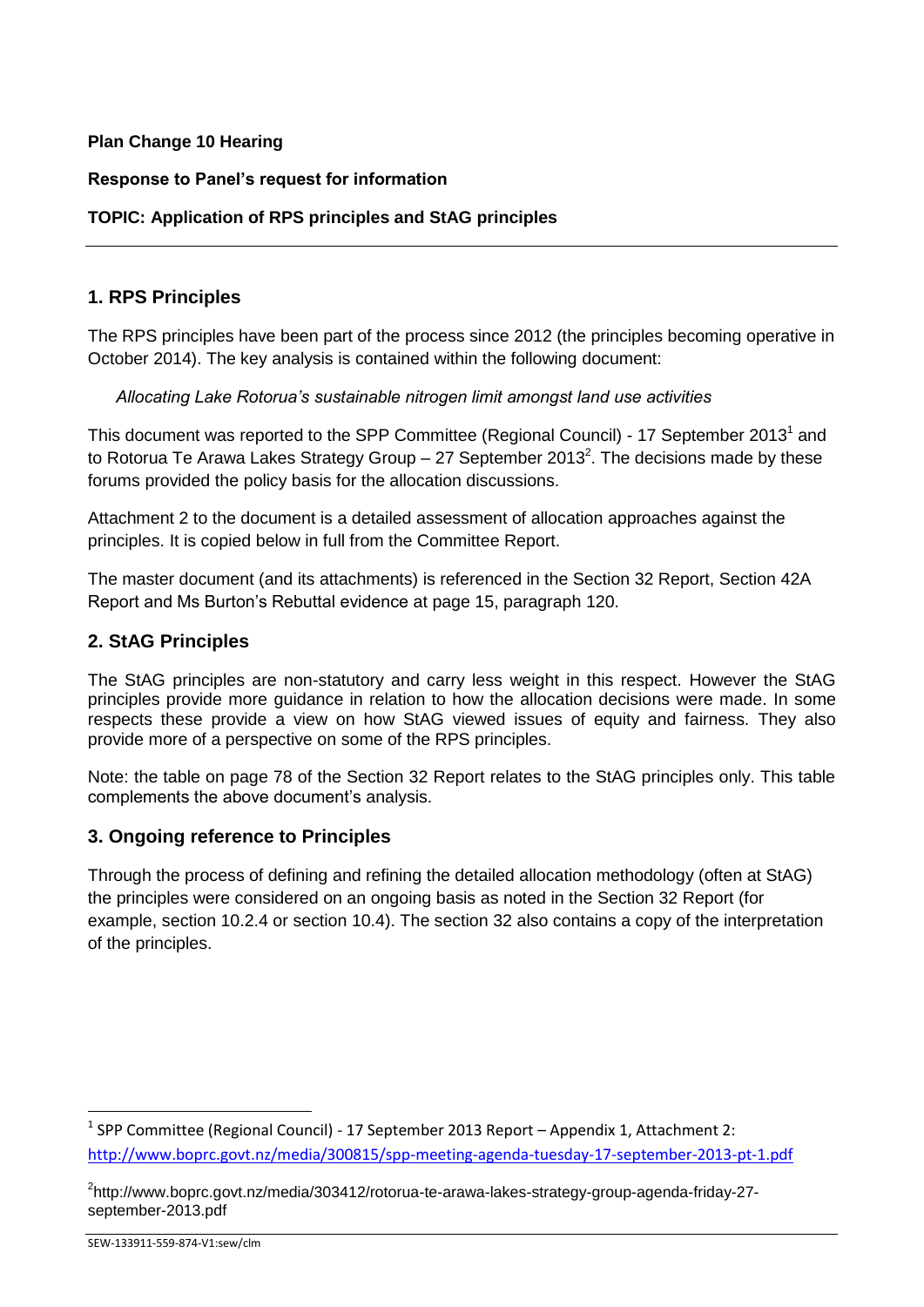# **Attachment Two: Detailed assessment of allocation approaches**

### **Assumptions**

- Generic assumptions have been made in the following assessment of allocation approaches:
- Our community wants a catchment where land is used efficiently and sustainably for an ongoing prosperous community.
- Allocation of nitrogen loss and measures landowners take to meet their nitrogen loss entitlement won't further increase phosphorous losses.
- All allocation methods can be staged with transitional periods. An initial period would allow farmers time to adapt their systems, trade allowances or exit the catchment before compliance monitoring begins.
- For all allocation methods we are assuming a similar timeframe for implementation.
- Allocations can be tradable this will create incentive for innovation and higher efficiency where the allocated nitrogen discharges are scarce.
- All activities that cannot reduce their current nitrogen loss (e.g. forestry, urban, rain on lake) will receive an allocation equal to their current loss. See table below.

|                | Area ha | load tN/y (ROTAN 2011) |           |        |
|----------------|---------|------------------------|-----------|--------|
| N source       |         | current                | reduction | target |
| pasture        | 21,175  | 526                    | 270       | 256    |
| geothermal     | 59      | 30                     | 30        |        |
| urban & sewage | 3961    | 93                     | 20        | 73     |
| pines          | 8800    | 35                     | 0         | 35     |
| bush           | 12,382  | 40                     | 0         | 40     |
| rain on lake   | 8079    | 30                     | 0         | 30     |
| total          | 54,456  | 755                    | 320       | 435    |

Specific assumptions are also made for each allocation method. They are provided in the following assessments.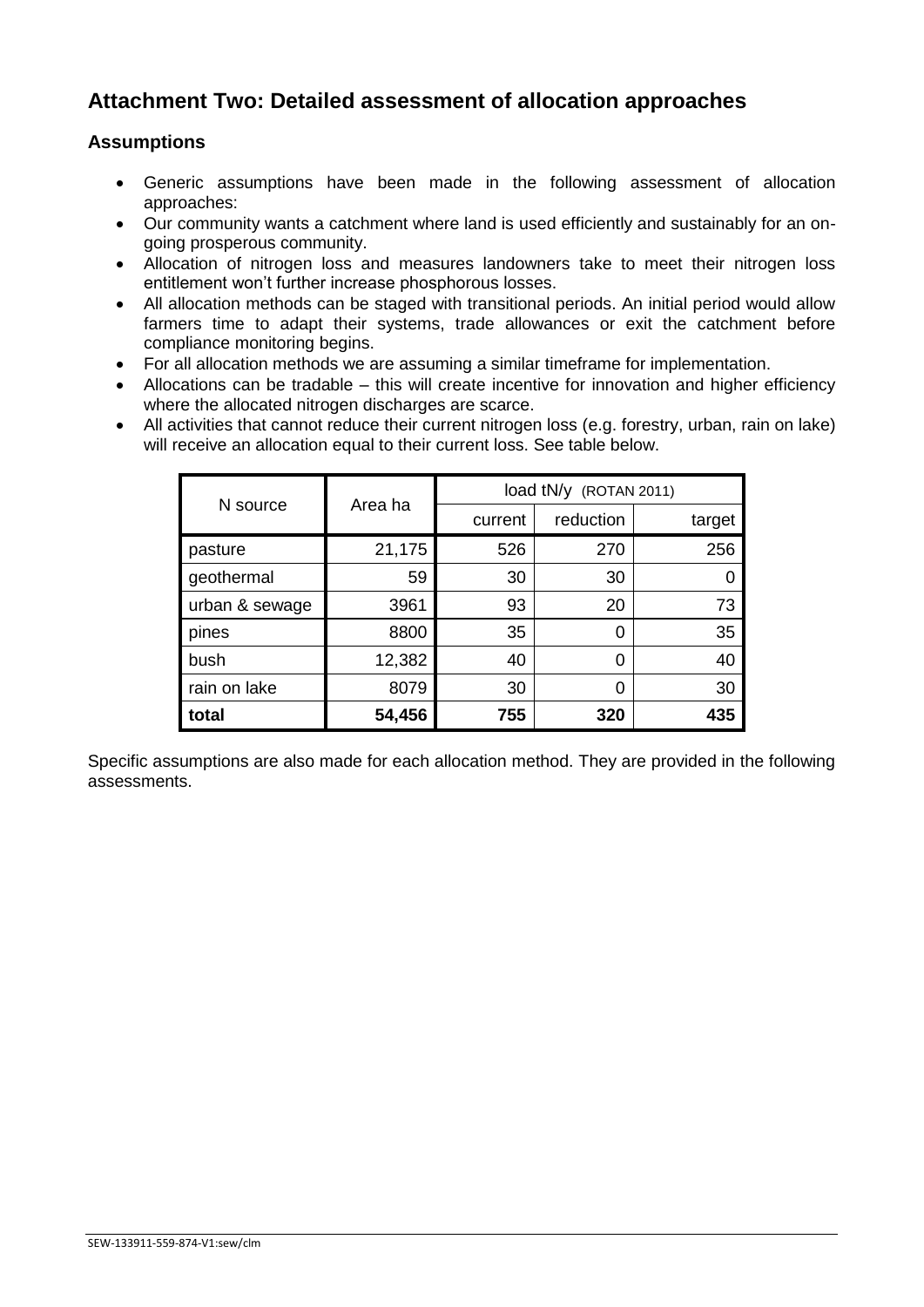# **Grandparenting**

Allocation is based on existing discharges and every landowner would receive an allocation equal to their current discharge. This is status quo under existing Rule 11. A grandparenting approach was also used for the Lake Taupō Variation.

Assumptions:

- Good information on current discharges rates is available to inform individual property N discharge allocation.
- "Current" relates to operations and discharges resulting from implementation of Rule 11

| <b>Criteria</b>                                  | <b>Comment</b>                                                                                                                                                                                                                                                                                                                                                                                     |
|--------------------------------------------------|----------------------------------------------------------------------------------------------------------------------------------------------------------------------------------------------------------------------------------------------------------------------------------------------------------------------------------------------------------------------------------------------------|
| <b>Meets policy intent</b>                       | No - Will not achieve required target as current discharge levels are<br>greater than the target.                                                                                                                                                                                                                                                                                                  |
| <b>Equity/fairness</b>                           | This approach benefits those with highest discharges (giving them<br>$\bullet$<br>the most flexibility of what they do on the land) and penalises those<br>with the lowest discharges.<br>It supports status quo and those with best practices will be worse<br>$\bullet$<br>off.                                                                                                                  |
| Immediate impact                                 | Enables businesses to continue without disturbing their current<br>$\bullet$<br>operations. Therefore no immediate upfront costs.                                                                                                                                                                                                                                                                  |
| <b>Public costs and benefits</b>                 | Community and iwi costs when nitrogen targets are not met.<br>$\bullet$<br>Little long-term monitoring and compliance costs.<br>Potentially maintains or reduces impacts on current local<br>agricultural economy.                                                                                                                                                                                 |
| <b>Private costs and benefits</b>                | Growth in intensity of agricultural production is curtailed<br>$\bullet$<br>Low leaching enterprises cannot increase their leaching loss if they<br>$\bullet$<br>want to change land use activities<br>Least economic disruption to current landowners.<br>$\bullet$<br>This allocation approach allows a continuation of activities so<br>provides high level of certainty to current landowners. |
| <b>Future vision for landscape</b>               | Won't achieve the vision as it doesn't encourage a transition to<br>$\bullet$<br>more efficient resource use.                                                                                                                                                                                                                                                                                      |
| Iwi land ownership                               | Likely to disadvantage undeveloped Māori owned land -as that<br>land will receive a lower allocation and therefore restricts future<br>development (see equity/fairness).                                                                                                                                                                                                                          |
| <b>Cultural values</b>                           | At risk as water quality will not improve.<br>$\bullet$                                                                                                                                                                                                                                                                                                                                            |
| <b>Resource use efficiency</b>                   | Land use limits are based on past land use rather than land use<br>potential.<br>Under-developed land cannot develop like other land has in the<br>$\bullet$<br>past.<br>Potentially rewards current inefficiencies by allocating a higher<br>number of discharge allowances to operations on lower class or<br>high leaching land.                                                                |
| Existing land use and farm<br>capital investment | Recognises existing land use and sunk capital investment.<br>$\bullet$                                                                                                                                                                                                                                                                                                                             |
| <b>Ease of transfer</b>                          | Can be applied quickly if based on the information gathered<br>$\bullet$<br>through Rule 11 benchmarking.<br>No upfront costs to landowners.<br>Technically feasible.                                                                                                                                                                                                                              |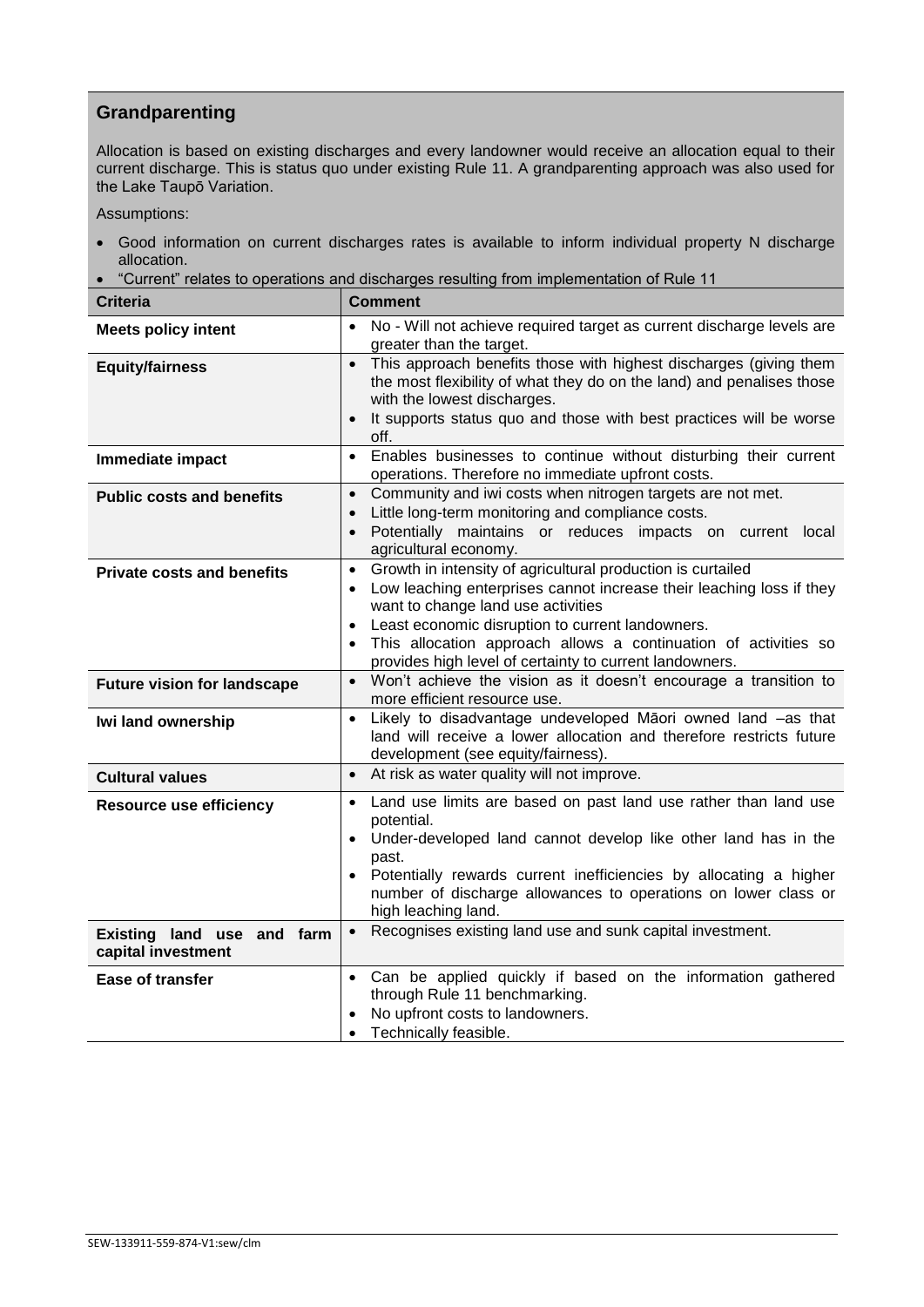## **Grandparenting allocation approach assessed against StAG criteria**

| No major windfalls<br>for any sector | <b>Existing investment</b><br>will be recognised | <b>Least overall</b><br>economic impact | <b>Practices with high</b><br>nutrient discharge<br>are not rewarded |  |
|--------------------------------------|--------------------------------------------------|-----------------------------------------|----------------------------------------------------------------------|--|
|                                      |                                                  |                                         |                                                                      |  |
| <u>Key</u>                           |                                                  |                                         |                                                                      |  |
| Meets criteria<br>$\checkmark$       |                                                  |                                         |                                                                      |  |
| X Does not meet criteria             |                                                  |                                         |                                                                      |  |

### **Discussion**

The policy intent will not be met with grandfathering, as it will not achieve a sustainable lake load of 435t/N/yr. The total "steady state" nitrogen load to Lake Rotorua from current land use is estimated to be 755tN/yr. Therefore, grandparenting cannot be considered as a stand-alone allocation approach.

Staff also considered grandparenting with a proportionate reduction to meet the N target for the lake. To reduce the current pastoral discharge from 526 tN/yr to the required 256 tN/yr equates to an approximate reduction of 50%. This means that if a current nitrogen discharge from a dairy farm was 56 kg/ha/yr and a dry stock farm was 16 kg/ha/yr then their discharges would need to drop to 28 kg/ha/yr and 8 kg/ha/yr respectively. This could be technically and/or financially unfeasible for some land uses.

This approach would penalise those with little room to move or improve and could force them out of their current land use to a lower leaching land use. This could create significant economic impacts.

The above assessment does identify aspects of grandparenting that have merit for inclusion in a hybrid approach. These include:

- Recognise existing land use.
- Recognise existing investment.
- Allocation that considers current nitrogen loss rates.

It is recommended that these aspects be considered as part of any hybrid model(s).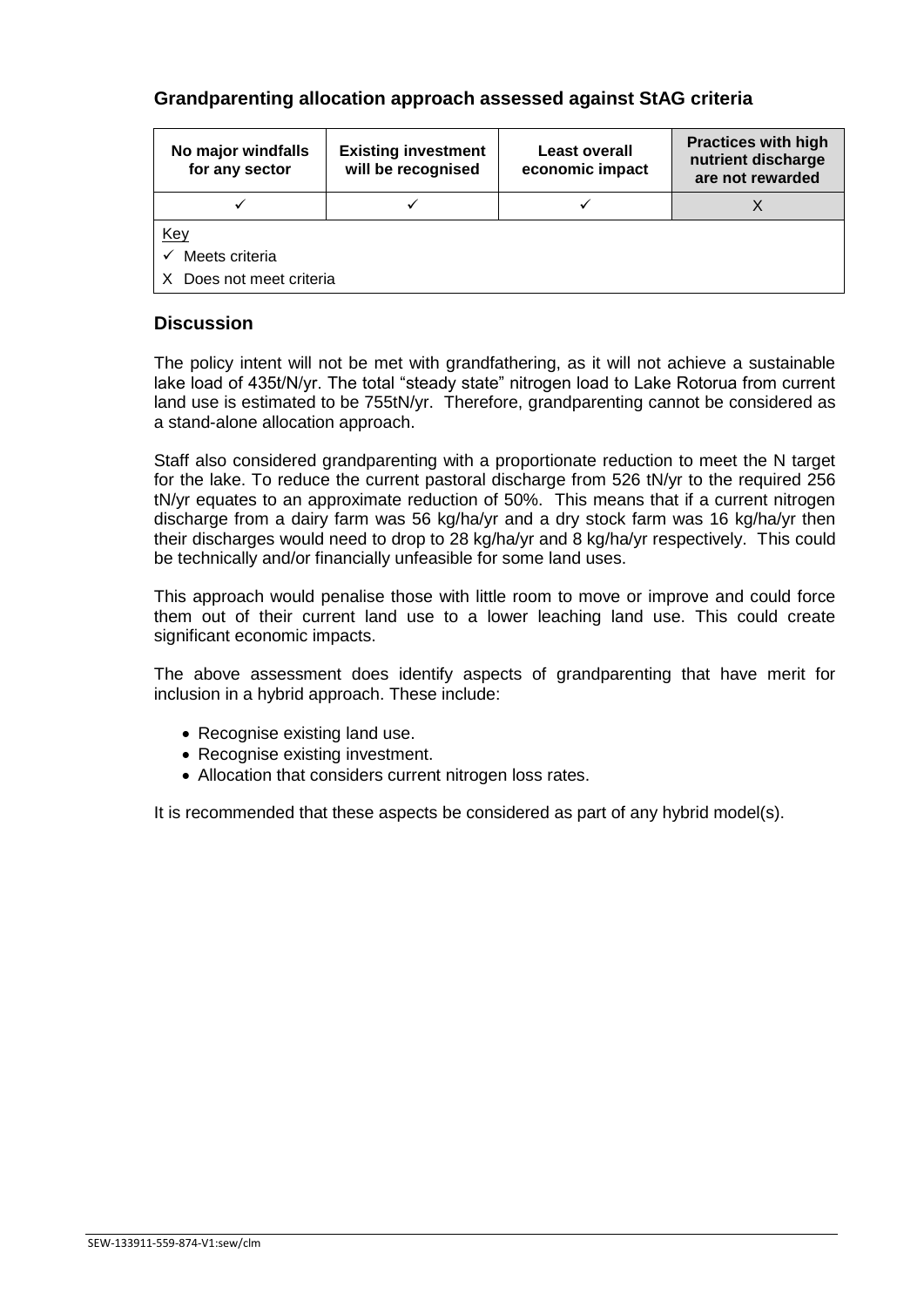# **Land Use Capability**

The land use capability class approach assesses the physical quality of the land, soil and environment and its productive capability and corresponding loss of nitrogen. Basing an allocation approach on this system means that higher nutrient limits would be allocated to more versatile classes of land, thus improving overall efficiency of land use in the long run.

Assumption:

- More versatile soils are more productive; higher leaching activities should occur on the most productive lands.
- We have the data necessary to determine the most suitable characteristics on which to base the allocation (LUC, N leakiness, etc.).

| <b>Criteria</b>                    | <b>Comment</b>                                                                                                                                                                                                                                                                                                                                                                                                                                                                                                                                                                                                                                                                |  |  |
|------------------------------------|-------------------------------------------------------------------------------------------------------------------------------------------------------------------------------------------------------------------------------------------------------------------------------------------------------------------------------------------------------------------------------------------------------------------------------------------------------------------------------------------------------------------------------------------------------------------------------------------------------------------------------------------------------------------------------|--|--|
| <b>Meets policy intent</b>         | Yes, providing the N target is used as the basis of the allocation.<br>$\bullet$                                                                                                                                                                                                                                                                                                                                                                                                                                                                                                                                                                                              |  |  |
| <b>Equity/fairness</b>             | Degree of equity as it is partially independent of current land uses. It<br>$\bullet$<br>treats land in the same manner regardless of current use.<br>Does not recognise existing land uses or the variations in<br>management techniques that are currently in place to deal with<br>environmental variability.                                                                                                                                                                                                                                                                                                                                                              |  |  |
| Immediate impact                   | There would be a significant and immediate impact as a majority of<br>dairy and drystock farms are on class 4 and 6 land in the Rotorua<br>catchment. Therefore, allocating the bulk of nitrogen to class 1-3 land<br>would disrupt many agricultural landowners at the catchment scale.<br>Only 15% of the catchment is class 2/3 land. Thus, there is limited<br>additional land that could be suitable for dairy even if relocation of<br>dairying was a desirable objective.                                                                                                                                                                                              |  |  |
| <b>Public costs and benefits</b>   | Significant private costs are likely to have some broader downstream<br>$\bullet$<br>and flow-on costs to the wider community.<br>Could completely change the rural and urban landscape - which may<br>$\bullet$<br>be either a benefit or a cost.<br>Encourages sustainable and efficient land use in the long-term<br>$\bullet$<br>reducing future mitigation costs and achieving a clean lake                                                                                                                                                                                                                                                                              |  |  |
| <b>Private costs and benefits</b>  | Potential benefits for landowners on land considered more versatile<br>$\bullet$<br>(ie have higher leaching allocation) to further reduce their N leaching<br>and sell their excess N loss reductions to others<br>Cost to intensive farmers on less productive land. Only 15% of the<br>catchment is Class 2/3 land. 81% of existing dairy and 73% of<br>existing dry stock is on class 4-6 land.                                                                                                                                                                                                                                                                           |  |  |
| <b>Future vision for landscape</b> | Allows flexibility on what can be produced on the land.<br>$\bullet$<br>Encourages versatile land to be used more intensely for production.<br>By encouraging land uses to move to its most suitable location,<br>aligns with assumption that the community wants a catchment where<br>land is used efficiently and sustainably.                                                                                                                                                                                                                                                                                                                                              |  |  |
| Iwi land ownership                 | The accompanying map shows Māori owned land with lower<br>$\bullet$<br>productive capability (classes 6-8). See costs above.                                                                                                                                                                                                                                                                                                                                                                                                                                                                                                                                                  |  |  |
| <b>Cultural values</b>             | Cultural benefits from a clean lake.<br>$\bullet$<br>Supports concept of kaitiakitanga.<br>$\bullet$                                                                                                                                                                                                                                                                                                                                                                                                                                                                                                                                                                          |  |  |
| <b>Resource use efficiency</b>     | Does allow flexibility on what can be produced on the land.<br>$\bullet$<br>LUC Classes do not determine actual or predicted amounts of<br>$\bullet$<br>nutrient leaching from soils - its intent is to encourage intensive<br>farming towards higher quality soils.<br>Efficient approach because it encourages production in the most<br>appropriate places. Flow on effect is improved economics.<br>Sustainable land uses do not necessarily correspond to the land use<br>classification class as LUC does not capture all considerations. For<br>example, class 2 land could be leaky and be next to the lake with a<br>higher probability of that N reaching the lake. |  |  |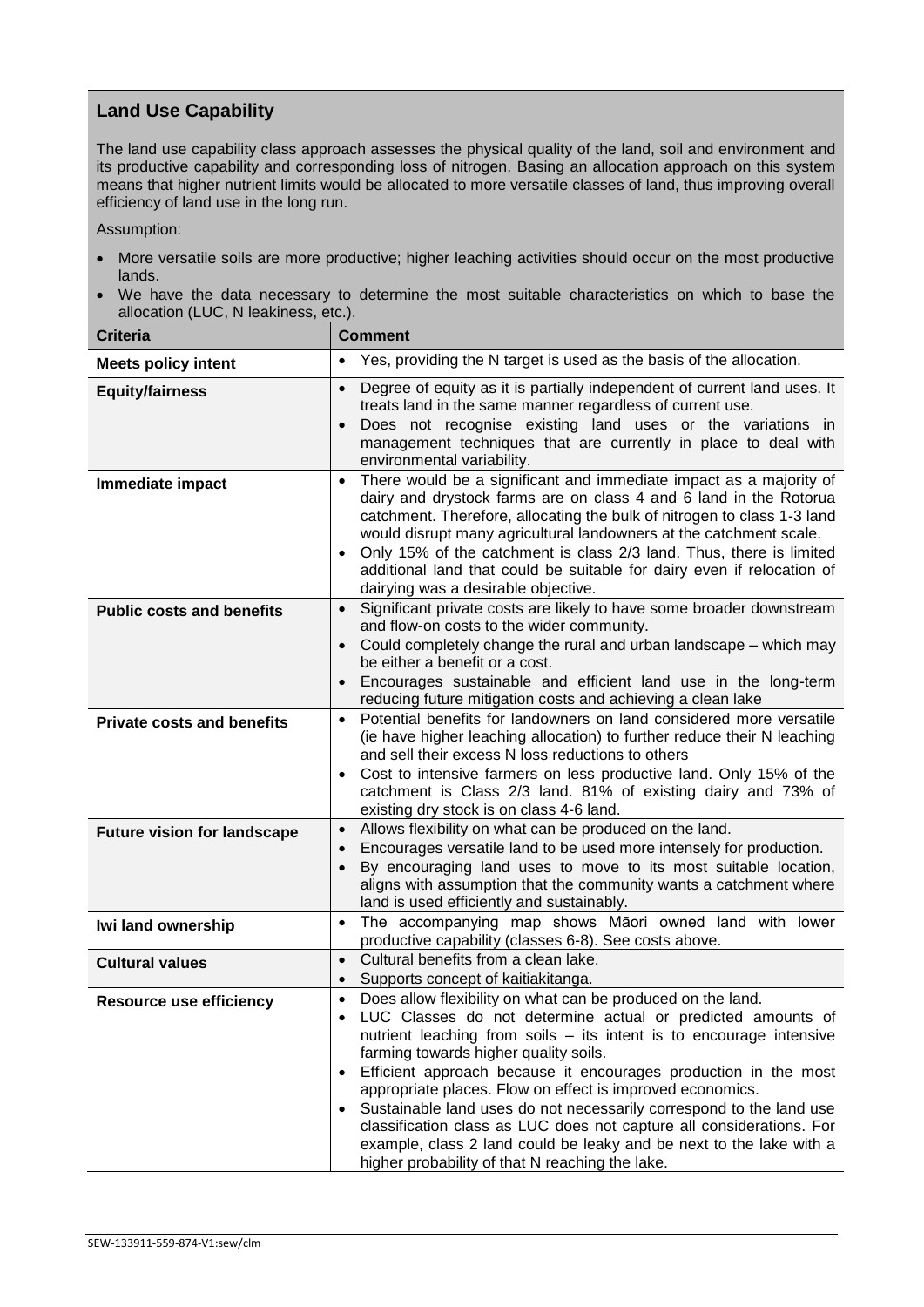| Existing land use and farm<br>capital investment | Results in a large shift of existing land uses.<br>Does not acknowledge significant historical investment in<br>infrastructure including nutrient mitigation expenditure.                                                                                            |  |  |  |
|--------------------------------------------------|----------------------------------------------------------------------------------------------------------------------------------------------------------------------------------------------------------------------------------------------------------------------|--|--|--|
| <b>Ease of transfer</b>                          | • Complex - Many farms in Rotorua catchment have a number of<br>different LUC classes and it will be difficult to determine how<br>nutrients will be allocated at the property scale.<br>Resource intensive - Issues associated with the accuracy of LUC<br>mapping. |  |  |  |
|                                                  | Not supported by affected landowners (StAG) so risk of poor<br>cooperation from many landowners.                                                                                                                                                                     |  |  |  |

#### **Land use capability allocation approach assessed against StAG criteria**

| No major windfalls<br>for any sector | <b>Existing investment</b><br>will be recognised | <b>Least overall</b><br>economic impact | <b>Practices with high</b><br>nutrient discharge<br>are not rewarded |  |
|--------------------------------------|--------------------------------------------------|-----------------------------------------|----------------------------------------------------------------------|--|
| -                                    |                                                  |                                         |                                                                      |  |
| <u>Key</u>                           |                                                  |                                         |                                                                      |  |
| Meets criteria<br>$\checkmark$       |                                                  |                                         |                                                                      |  |
| X Does not meet criteria             |                                                  |                                         |                                                                      |  |

#### **Discussion**

Allocation based on LUC or natural capital alone does not specifically address inputs or leaching rates, but it can be designed in such a way that the target can be achieved.

While this approach recognises the capacity of the land, it is difficult to see it as appropriate in the Rotorua context because:

- a) Poor correlation between LUC and current land use in the Lake Rotorua catchment.
- b) Not enough scope for existing farm operations to change where they operate to align with land use productivity (see attached slide).
- c) Doesn't recognise all the existing mitigation landowners have already adopted to compensate for soil characteristics.

However, the Regional Policy Statement recognises land use capability as a tool to achieve integrated management. LUC could form part of a high level policy response to achieve the vision for the catchment over the next 50 years rather than as a basis for allocation. We have assumed our community wants a catchment where land is used efficiently and sustainably for a prosperous community. Land use planning could be guided by LUC as opportunities for change arise in the future.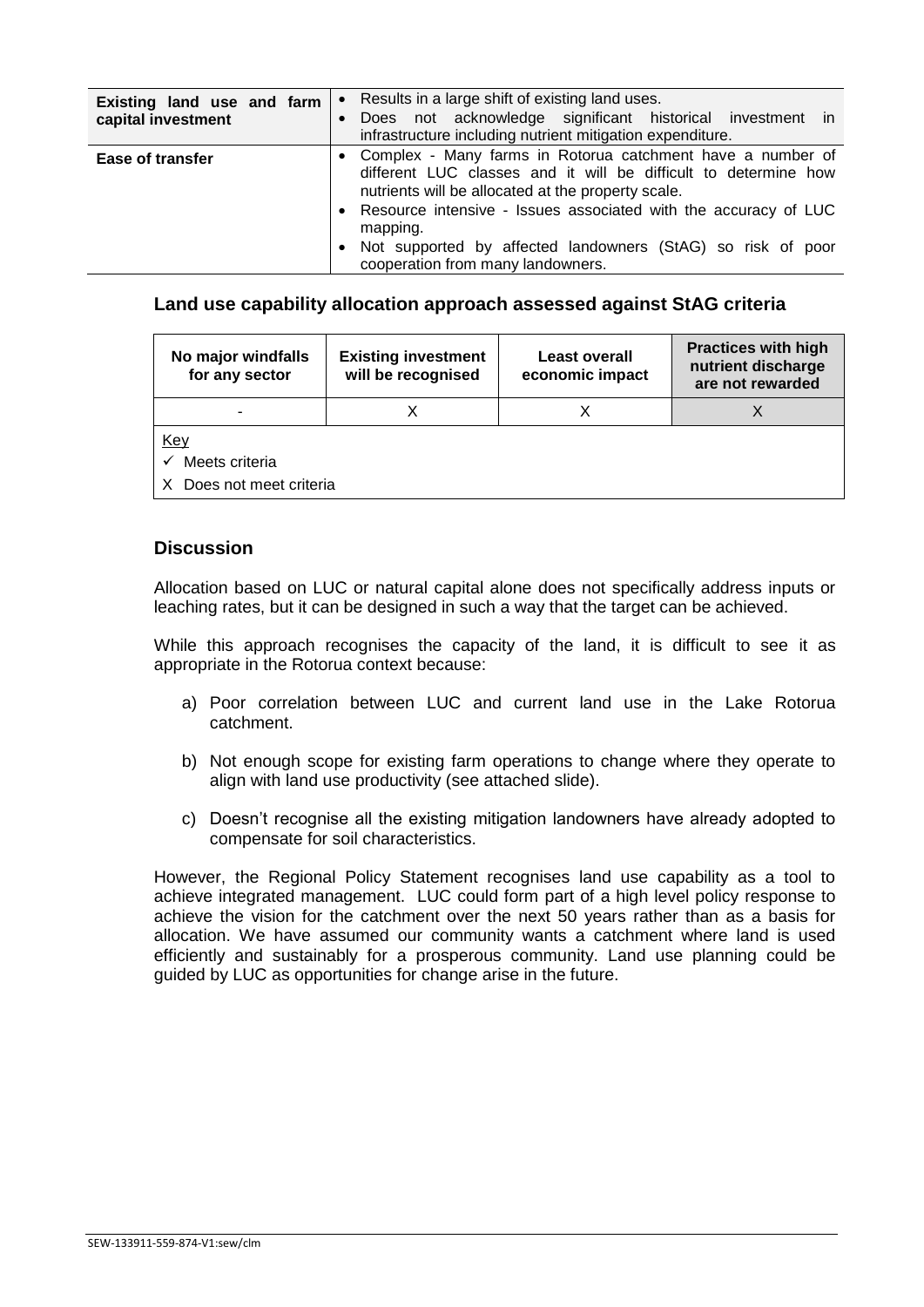

 $\mathbf{r}$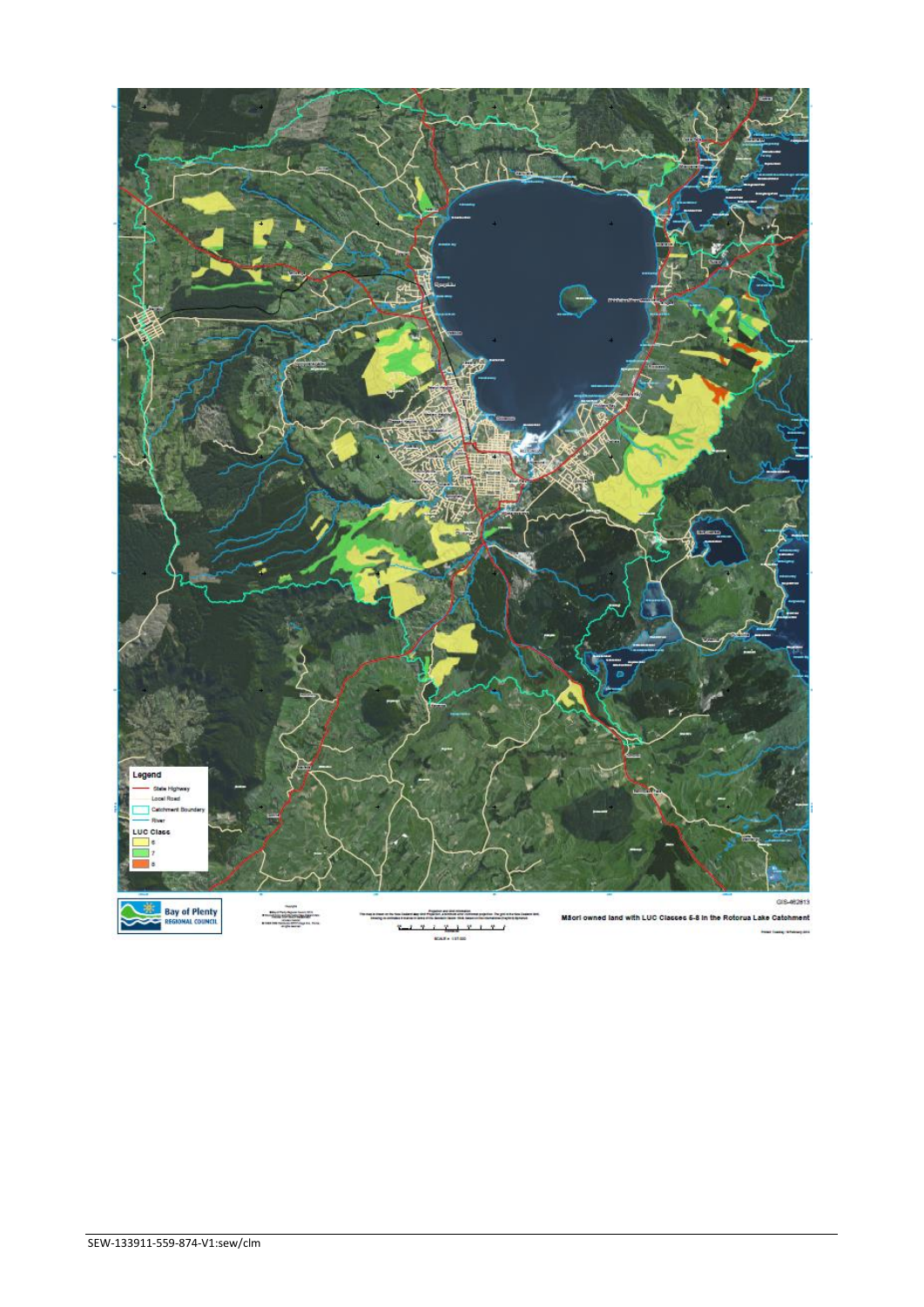

**Is allocation by Land Capability relevant in this catchment?**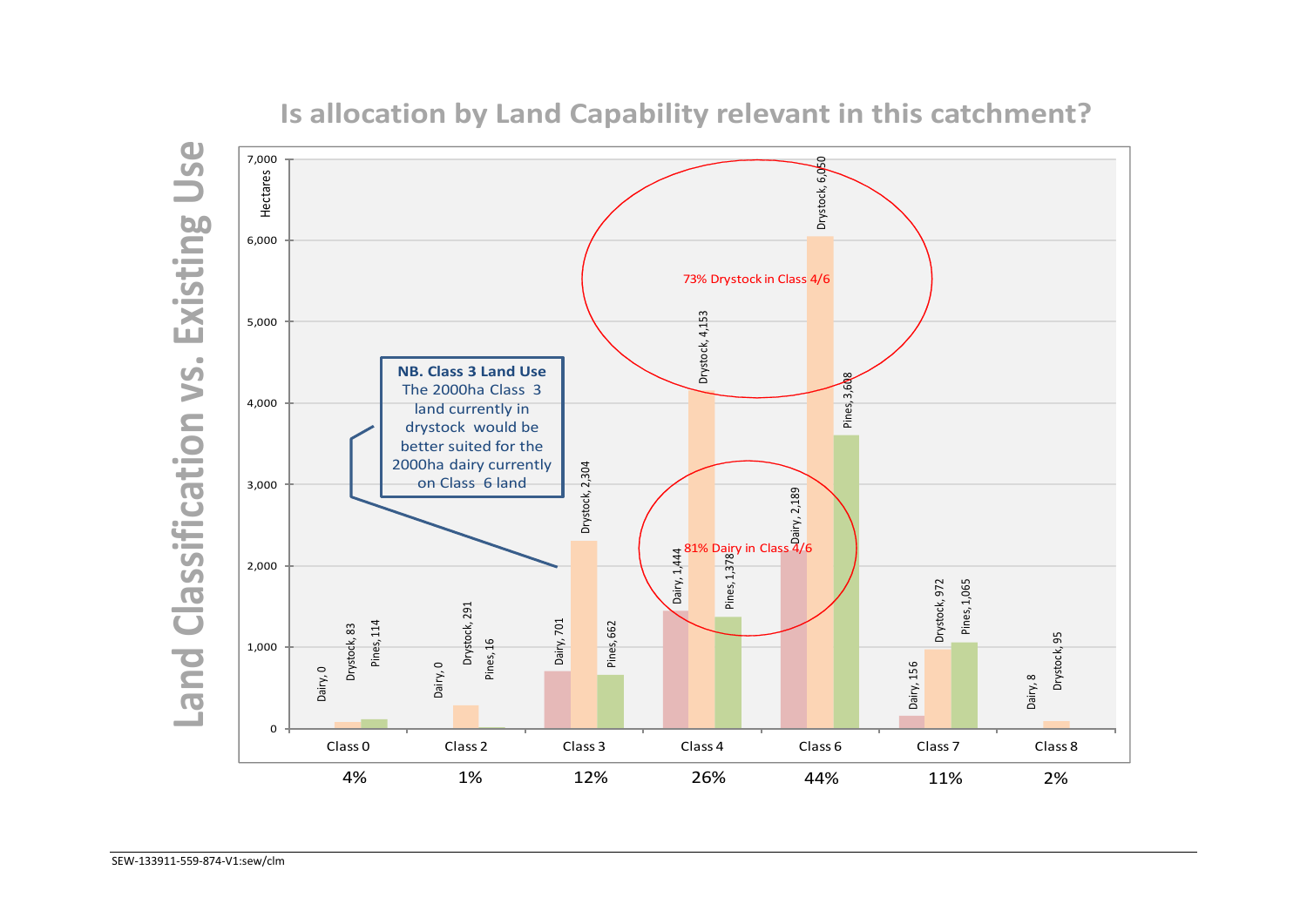# **Pastoral Averaging**

This is where the sustainable pastoral load (256 t) is divided by the pastoral catchment (21,175 hectares) to give an average N leaching of12kg/ha. Every pastoral landowner in the catchment would receive 12 kg/ha.

Also referred to as equal allocation.

Assumption:

Averaging only applies to pastoral farming.

| <b>Criteria</b>                              | <b>Comment</b>                                                                                                                                                                                                                                                                                                                                                                                                                                                                                                                |  |  |
|----------------------------------------------|-------------------------------------------------------------------------------------------------------------------------------------------------------------------------------------------------------------------------------------------------------------------------------------------------------------------------------------------------------------------------------------------------------------------------------------------------------------------------------------------------------------------------------|--|--|
| <b>Meets policy intent</b>                   | Yes. Modelling has shown that to achieve 435t, pastoral<br>farming needs to reduce to 256T. Allocation would be based<br>on meeting this target.                                                                                                                                                                                                                                                                                                                                                                              |  |  |
| <b>Equity/fairness</b>                       | An equal allocation for everyone.<br>$\bullet$<br>Large wealth transfer - for example windfall gains for<br>$\bullet$<br>undeveloped land or landowners operating below 12 kg/ha<br>as they will be able to sell their excess allowance.<br>Losses to land uses such as dairy (5050 ha) as they will be<br>$\bullet$<br>required to purchase allowances to continue to operate.<br>Higher leaching land uses are heavily penalised through the<br>requirement to purchase large number of nutrient discharge<br>entitlements. |  |  |
| Immediate impact                             | Large upfront costs to some farmers - they would have to<br>reduce nitrogen to meet rule or purchase discharge<br>allowances from foresters or owners of undeveloped land.<br>May not be technically feasible to dairy farm at 12 kg/ha so<br>$\bullet$<br>dairy farmers would be required to obtain additional<br>allowances immediately.                                                                                                                                                                                    |  |  |
| <b>Public costs and benefits</b>             | May force certain farm types out of the catchment -<br>$\bullet$<br>loss of diversity in land use.<br>Likely downstream or flow-on social and economic effects<br>that could impact the community.<br>The benefits from a clean lake through achieving water<br>quality aspirations over time.                                                                                                                                                                                                                                |  |  |
| <b>Private costs and benefits</b>            | A cost is the ability to continue dairy farming may not be<br>$\bullet$<br>technically possible without significant new investment.<br>A benefit is that it provides an incentive to innovate and<br>$\bullet$<br>diversify land use and management.                                                                                                                                                                                                                                                                          |  |  |
| <b>Future vision for landscape</b>           | Will encourage resource efficiency and prosperity in the long<br>term, so will provide a relatively easy transition to achieving<br>the vision.                                                                                                                                                                                                                                                                                                                                                                               |  |  |
| Iwi land ownership                           | Opportunities for owners of undeveloped "Māori land that<br>$\bullet$<br>are assigned a higher discharge allowance than current<br>discharge levels.                                                                                                                                                                                                                                                                                                                                                                          |  |  |
| <b>Cultural values</b>                       | Meets target so cultural benefits to lake.<br>$\bullet$                                                                                                                                                                                                                                                                                                                                                                                                                                                                       |  |  |
| Resource use efficiency                      | The trading of leaching entitlements can direct those permits<br>$\bullet$<br>to their most efficient use.<br>Does not encourage marginal land to be retired.                                                                                                                                                                                                                                                                                                                                                                 |  |  |
| Existing land and farm capital<br>investment | Does not acknowledge historical investment in infrastructure<br>$\bullet$<br>including nutrient mitigation expenditure.                                                                                                                                                                                                                                                                                                                                                                                                       |  |  |
| <b>Ease of transfer</b>                      | Risk of poor co-operation from land owners.<br>$\bullet$<br>Risk that holders of nitrogen allocation surplus refuse to sell.                                                                                                                                                                                                                                                                                                                                                                                                  |  |  |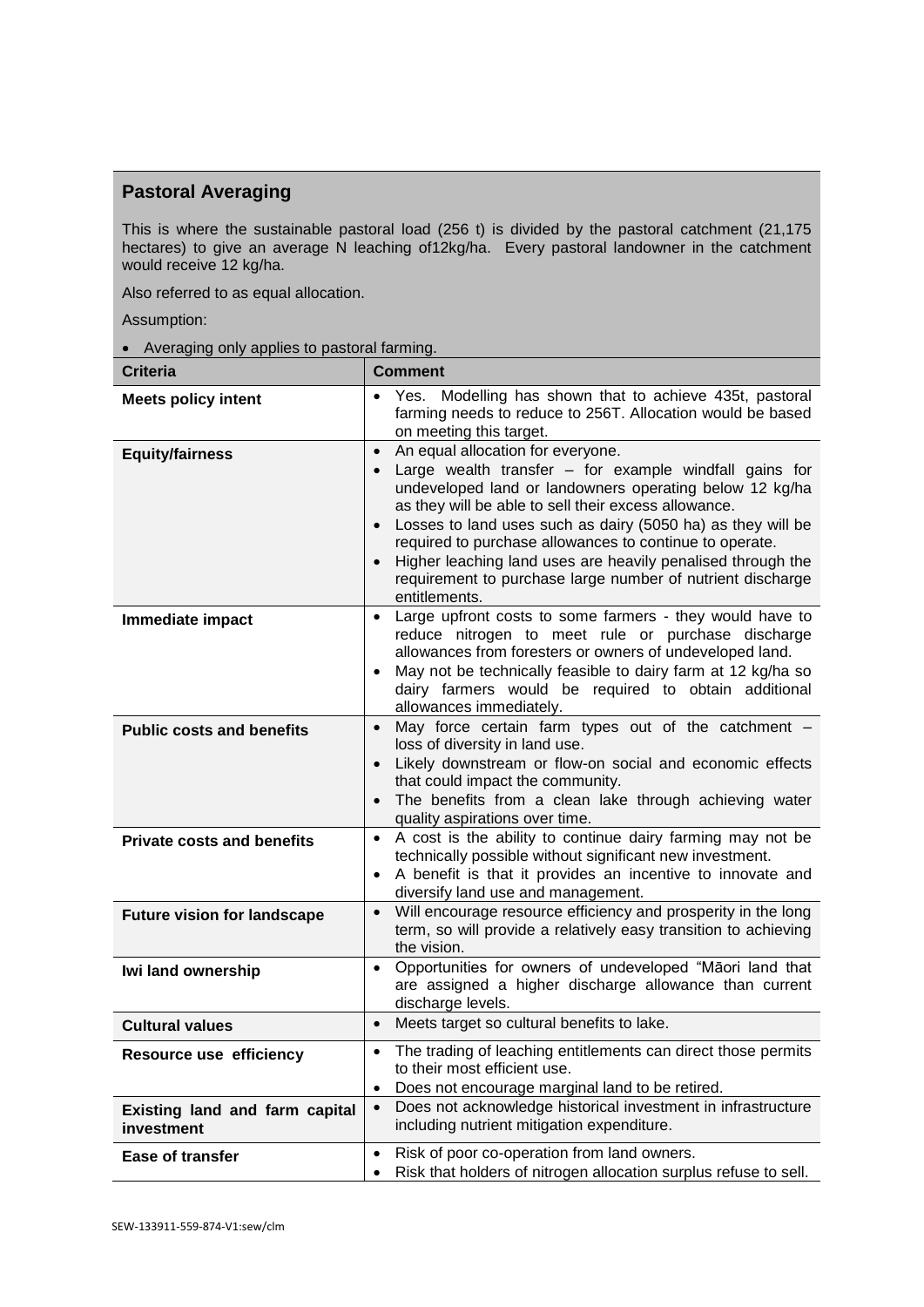### **Pastoral averaging allocation approach compared against StAG criteria**

| No major windfalls<br>for any sector | <b>Existing</b><br>investment will be<br>recognised | <b>Least overall</b><br>economic impact | <b>Practices with high</b><br>nutrient discharge<br>are not rewarded |  |
|--------------------------------------|-----------------------------------------------------|-----------------------------------------|----------------------------------------------------------------------|--|
|                                      |                                                     |                                         |                                                                      |  |
| <u>Key</u>                           |                                                     |                                         |                                                                      |  |
| Meets criteria                       |                                                     |                                         |                                                                      |  |
| X Does not meet criteria             |                                                     |                                         |                                                                      |  |

### **Discussion**

Pastoral averaging will heavily penalise higher leaching land uses and higher leaching environments. This allocation approach does not recognise existing land use (including investment), management practices that may reduce leaching, soil type (leakiness) or areas with higher rainfall.

The Stakeholder Advisory Group does not support pastoral averaging as an allocation approach for the Lake Rotorua Catchment.

The above assessment does identify the following aspect of pastoral averaging as having merit for inclusion in a hybrid approach:

• Resource use efficiency.

It is recommended this aspect be considered as part of any hybrid model(s).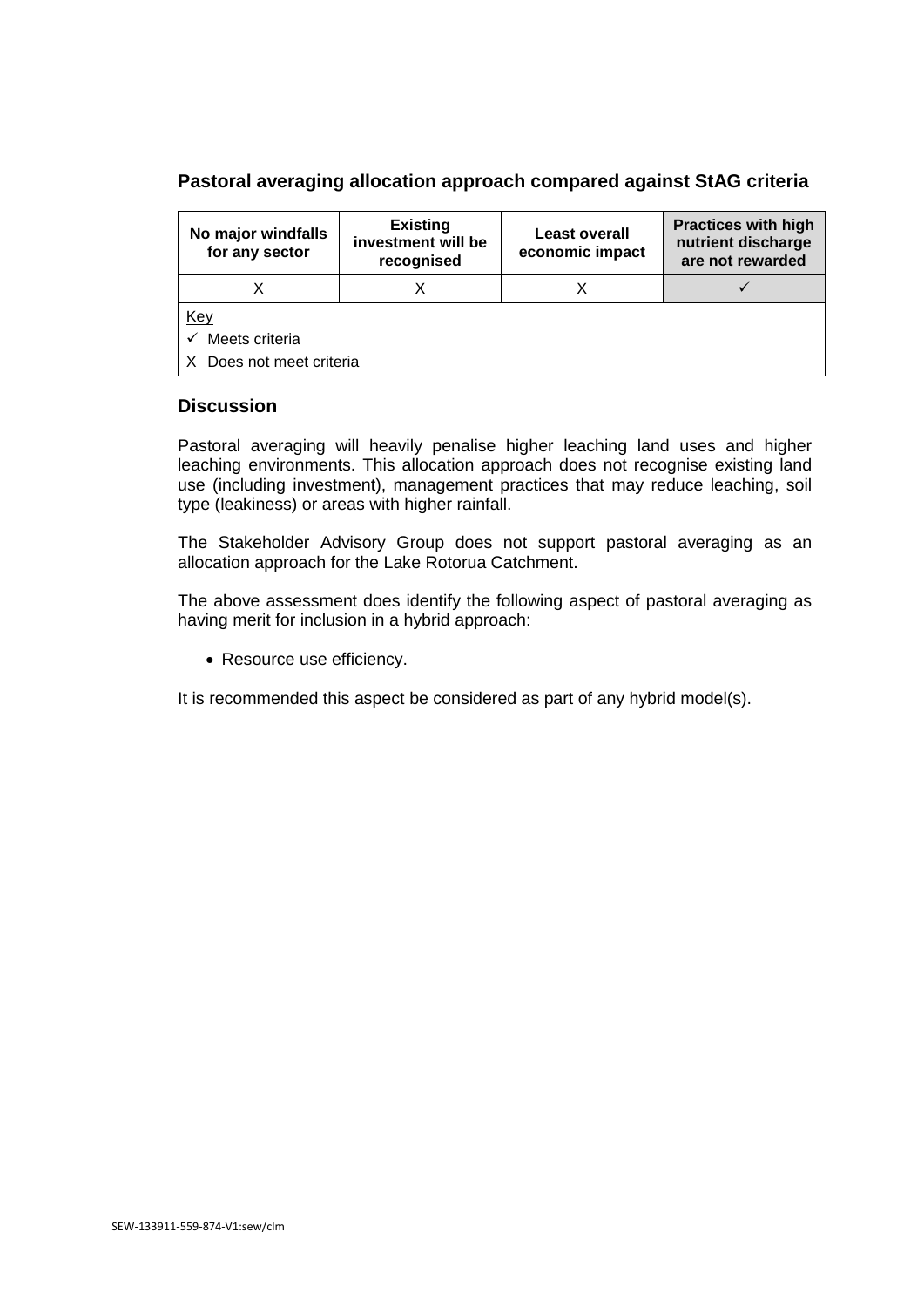# **Sector Averaging**

This method allocates an averaged level of nutrient discharge rights across specific types of land use e.g. dairy, sheep and beef, deer and forestry.

Assumption:

Good information on current discharges rates is available to inform individual property allocations.

| <b>Criteria</b>                              | <b>Comments</b>                                                                                                                                                                                                                                                                                                                                                                         |  |  |
|----------------------------------------------|-----------------------------------------------------------------------------------------------------------------------------------------------------------------------------------------------------------------------------------------------------------------------------------------------------------------------------------------------------------------------------------------|--|--|
| <b>Meets policy intent</b>                   | Yes, provided the total allocation achieves a pastoral N<br>leaching loss of 246T meaning the 435T target is met.                                                                                                                                                                                                                                                                       |  |  |
| <b>Equity/fairness</b>                       | All landowners with similar land uses are expected to<br>$\bullet$<br>achieve the same leaching levels.<br>Landowners who have developed their pastoral land are<br>$\bullet$<br>more likely to be able to continue their current land use.<br>However, those on undeveloped land (eg. forestry) will be<br>limited in their options.                                                   |  |  |
| Immediate impact                             | Change required for landowners who have higher discharge<br>$\bullet$<br>rates than the sectoral average (which would achieve the<br>target).                                                                                                                                                                                                                                           |  |  |
| <b>Public costs and benefits</b>             | Benefits from a clean lake through achieving water quality<br>$\bullet$<br>aspirations over time.<br>On-going Regional Council compliance and monitoring<br>$\bullet$<br>costs.                                                                                                                                                                                                         |  |  |
| <b>Private costs and benefits</b>            | Benefits from providing certainty to landowners.<br>$\bullet$<br>Benefits to those landowners who have used good nutrient<br>$\bullet$<br>management practices as they will more easily meet their<br>nitrogen discharge allowance and have more flexibility for<br>land use options.<br>Mitigation costs for those landowners with currently high<br>$\bullet$<br>levels of N leaching |  |  |
| <b>Future vision for landscape</b>           | Could force land use change for landowners with high<br>$\bullet$<br>leaching levels.                                                                                                                                                                                                                                                                                                   |  |  |
| Iwi land ownership                           | See costs.<br>$\bullet$                                                                                                                                                                                                                                                                                                                                                                 |  |  |
| <b>Cultural values</b>                       | This approach will improve water quality and therefore<br>$\bullet$<br>recognise cultural values.                                                                                                                                                                                                                                                                                       |  |  |
| Resource use efficiency                      | Encourages good practice to reduce N leaching.<br>$\bullet$<br>Can encourage marginal land to be retired.<br>$\bullet$<br>A pure sector averaging approach does not account for<br>variability between soil leaching rates, rainfall etc.                                                                                                                                               |  |  |
| Existing land and farm capital<br>investment | Recognises existing land use and sunk investment.<br>$\bullet$                                                                                                                                                                                                                                                                                                                          |  |  |
| <b>Ease of transfer</b>                      | Already have information on current discharges (2001-2004)<br>$\bullet$<br>to guide level of change required.<br>May be unfeasible for some farms to be viable.<br>$\bullet$                                                                                                                                                                                                            |  |  |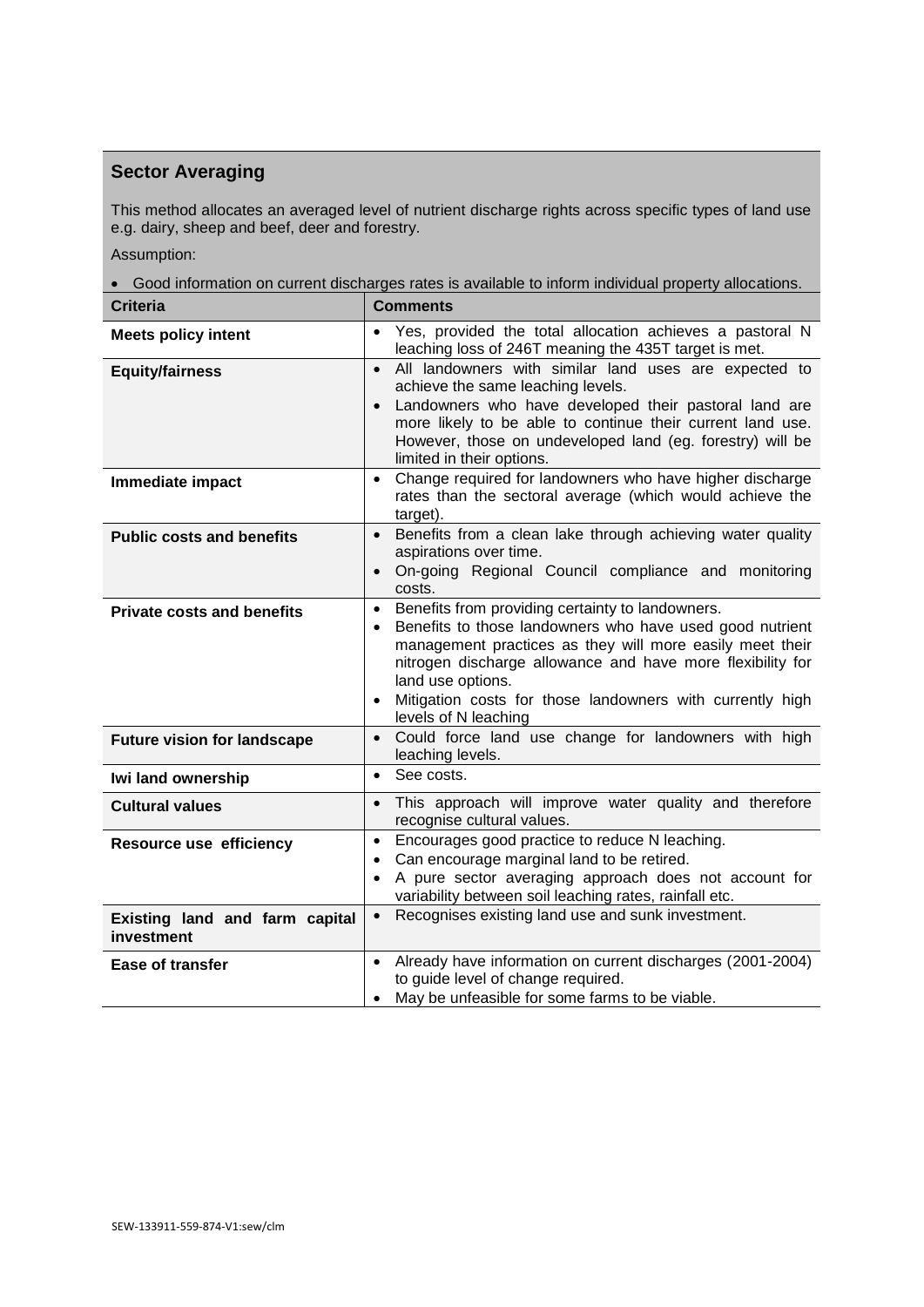### **Sectoral averaging allocation approach compared against StAG criteria**

| No major windfalls<br>for any sector                     | <b>Existing</b><br>investment will be<br>recognised | <b>Least overall</b><br>economic impact | <b>Practices with high</b><br>nutrient discharge<br>are not rewarded |
|----------------------------------------------------------|-----------------------------------------------------|-----------------------------------------|----------------------------------------------------------------------|
|                                                          |                                                     |                                         |                                                                      |
| <u>Key</u><br>Meets criteria<br>X Does not meet criteria |                                                     |                                         |                                                                      |

#### **Discussion**

Unlike the pastoral averaging approach, sector averaging recognises current land use, investment and management techniques that reduce leaching rates.

However, every farm is different and it is impractical to say that every hectare of land of the same land use will discharge the same amount of nitrogen (e.g. dairy with high (>2000mm) and low rainfall). The Stakeholder Advisory Group supported sector averaging as an allocation approach.

Some useful concepts to incorporate into a hybrid model include:

- Recognise existing land use.
- Recognise existing investment.
- Allocationconsiders current rates of nitrogen leaching.
- Supports good land use practice.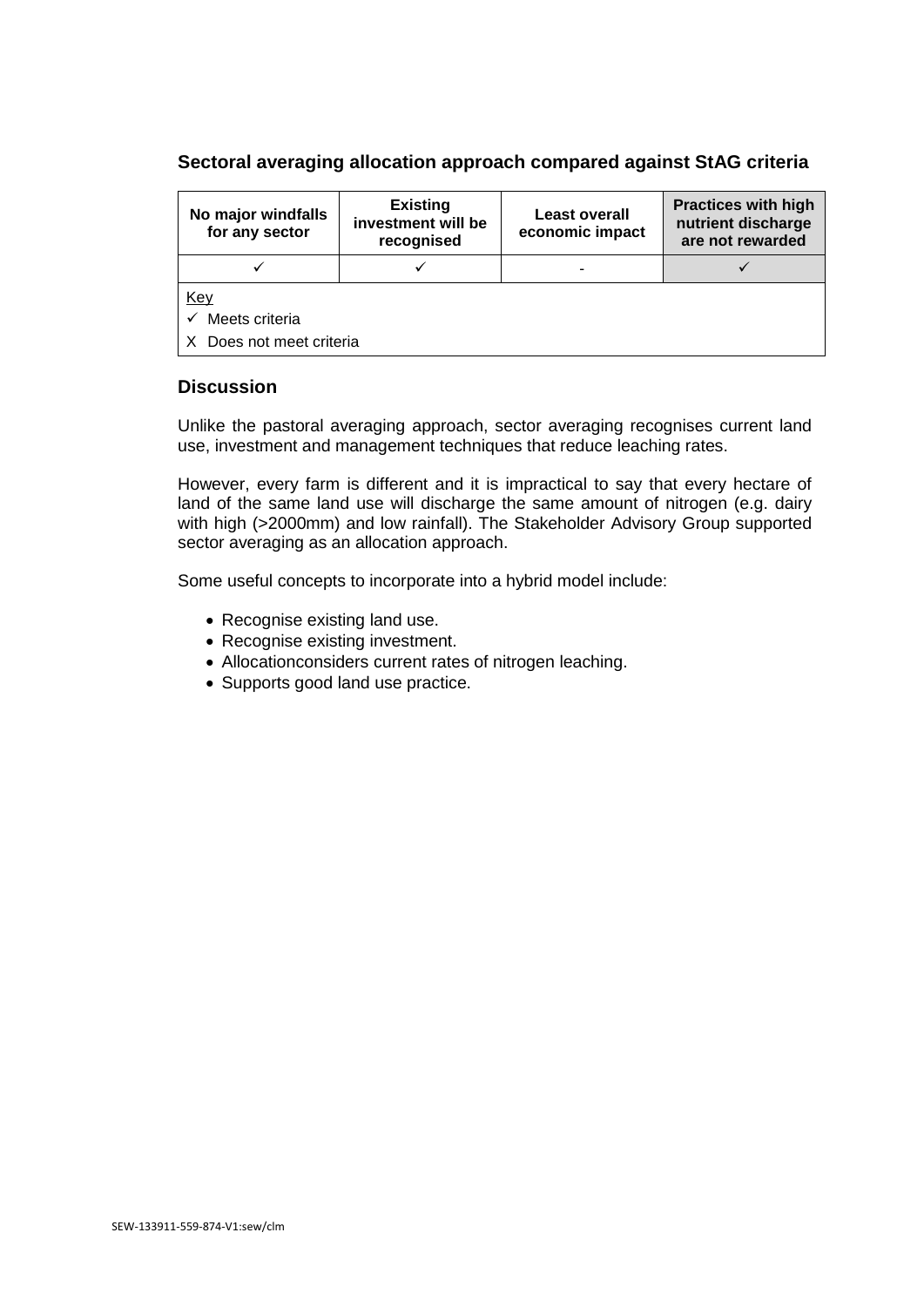# **Input Based Allocation**

Input based allocation focuses on controlling the inputs to land use operations by directly managing the amount of nutrients being applied on land. For example, controlling fertiliser and feed application rates.

Assumptions:

- Managing what goes onto a farm can be used to control what is discharged.
- Good data is available that identifies the relationship between inputs and nitrogen loss.

| <b>Criteria</b>                              | <b>Comments</b>                                                                                                                                                                                                                                                                                                                                                            |  |  |
|----------------------------------------------|----------------------------------------------------------------------------------------------------------------------------------------------------------------------------------------------------------------------------------------------------------------------------------------------------------------------------------------------------------------------------|--|--|
| <b>Meets policy intent</b>                   | Possible, but it is difficult to link the input control with the<br>nitrogen leaches with any precision. Also, given the scale of<br>reduction required, it is unlikely that traditional input rules will<br>be able to achieve the limit.                                                                                                                                 |  |  |
| <b>Equity/fairness</b>                       | Doesn't acknowledge that some landowners have already<br>$\bullet$<br>heavily invested in mitigation techniques to minimise losses,<br>and if these don't fit with the input controlled approach they<br>will be penalised.<br>All individuals within each sector are treated equally.<br>$\bullet$                                                                        |  |  |
| Immediate impact                             | May require immediate change to existing operations.<br>$\bullet$<br>Unlikely to result in significant land use change across the<br>$\bullet$<br>catchment.                                                                                                                                                                                                               |  |  |
| <b>Public costs and benefits</b>             | On-going Regional Council compliance and monitoring<br>$\bullet$<br>costs.<br>Further Regional Council (and other) investment to derive<br>the correlation between land inputs and discharges e.g. take<br>into account variances in soil type, climate difference, lag<br>etc.<br>On-going research and assessment costs as farm inputs<br>$\bullet$<br>change over time. |  |  |
| <b>Private costs and benefits</b>            | Landowners currently operating in accordance with the<br>$\bullet$<br>regime will not have to change (benefit).<br>Landowners not operating in accordance with the regime will<br>$\bullet$<br>be impacted significantly (cost).                                                                                                                                           |  |  |
| <b>Future vision for landscape</b>           | Doesn't address future vision as it doesn't really change the<br>$\bullet$<br>status quo catchment landscape, and doesn't encourage<br>innovation or diversity.                                                                                                                                                                                                            |  |  |
| Iwi land ownership                           | May provide new opportunities in undeveloped<br>land,<br>$\bullet$<br>provided it complies with input requirements.                                                                                                                                                                                                                                                        |  |  |
| <b>Cultural values</b>                       | May not meet limit so unlikely to reflect cultural values.<br>$\bullet$                                                                                                                                                                                                                                                                                                    |  |  |
| Resource use efficiency                      | Does not require marginal land to be retired or high quality<br>$\bullet$<br>land be intensified.<br>Limits on inputs could encourage resource efficiency.<br>$\bullet$<br>Opportunity for land-users, industry sectors and fertiliser<br>$\bullet$<br>companies to develop best practice.                                                                                 |  |  |
| Existing land and farm capital<br>investment | Does not explicitly acknowledge significant historical<br>investment in infrastructure including nutrient mitigation<br>expenditure. Also doesn't reflect diverse<br>'non-input'<br>approaches to nutrient management that may be equally<br>valuable.                                                                                                                     |  |  |
| Ease of transfer                             | Hard to implement, may require complex and expensive<br>$\bullet$<br>monitoring and enforcement systems.<br>Relies on high degree of cooperation from land users.<br>$\bullet$<br>Feasibility of future continuation of all land users unknown.<br>٠                                                                                                                       |  |  |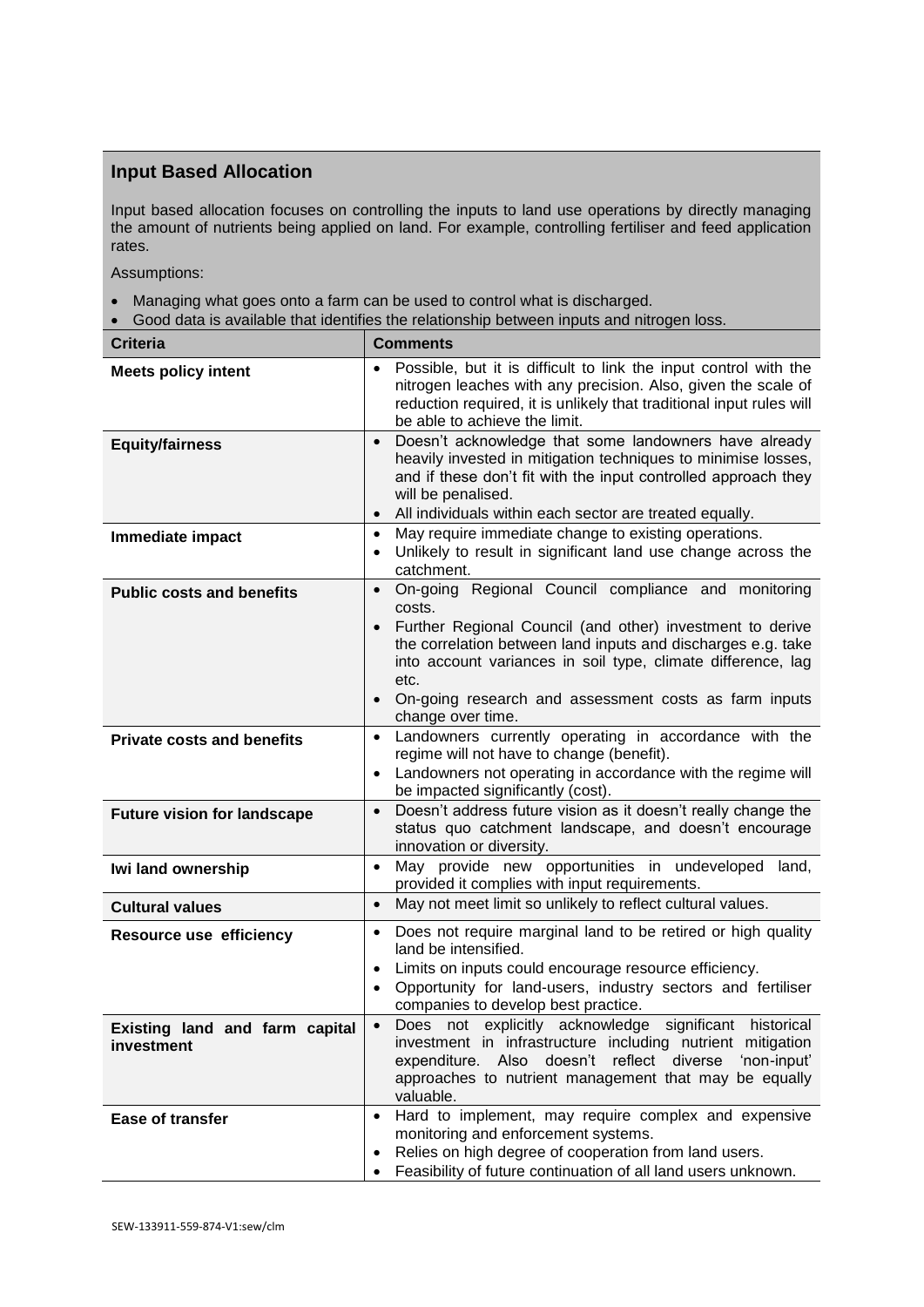### **Input allocation approach compared against StAG criteria:**

| No major windfalls<br>for any sector | <b>Existing</b><br>investment will be<br>recognised | <b>Least overall</b><br>economic impact | <b>Practices with high</b><br>nutrient discharge<br>are not rewarded |  |
|--------------------------------------|-----------------------------------------------------|-----------------------------------------|----------------------------------------------------------------------|--|
|                                      |                                                     |                                         |                                                                      |  |
| <u>Key</u>                           |                                                     |                                         |                                                                      |  |
| Meets criteria<br>✓                  |                                                     |                                         |                                                                      |  |
| X Does not meet criteria             |                                                     |                                         |                                                                      |  |

#### **Discussion**

Input and output based allocation is used as surrogate measures for actual (or estimated) N leaching losses. This approach was suggested in response to the potentially high cost and feasibility of measuring or estimating N leaching losses per property in real time.

Of most concern with this approach are the challenges involved in determining the relationship between inputs and nitrogen leaching loss for each climatic, soil and management option. This allocation approach also does not recognise variations in management techniques that may already be in place to mitigate N losses or in response to other environmental or management concerns a landowner may have..

The above assessment identified the following aspects as having merit for inclusion in any hybrid approach(es):

• Resource use efficiency.

It is recommended this aspect be considered as part of any hybrid model(s).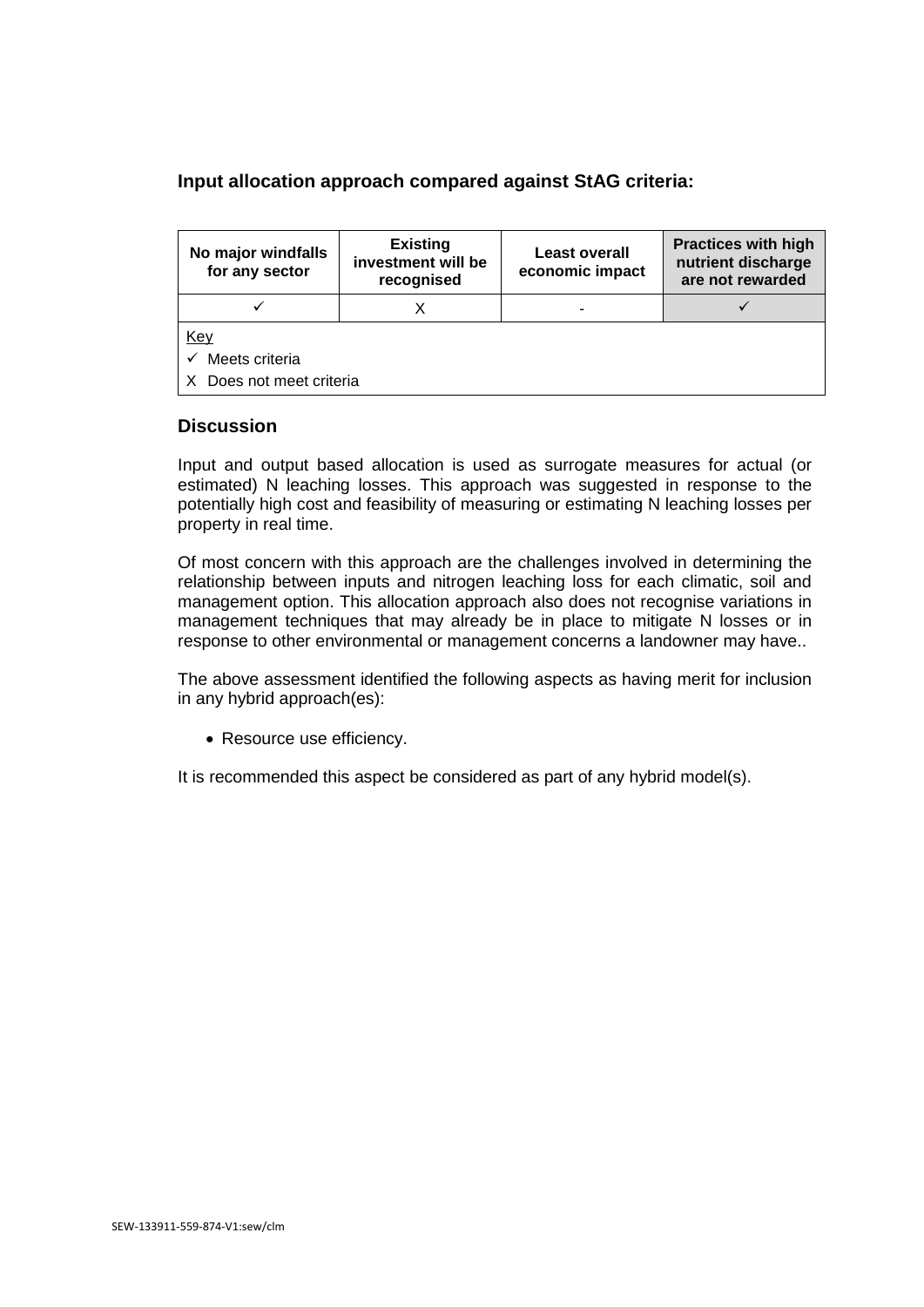### **Output Based Allocation**

Under an output based approach allocation is based on the greatest units of output leaving a property (e.g. milk solids, timber, kg of meat). An example would be allocating to a landowner based on how many kg of milk solids or revenue produced per 1 kg of nitrogen leached.

Assumptions:

• There is a strong relationship between product output and N leaching.

| Good data is available that identifies the relationship between outputs and nitrogen leaching. |                                                                                                                                                                                                                                                     |  |  |  |
|------------------------------------------------------------------------------------------------|-----------------------------------------------------------------------------------------------------------------------------------------------------------------------------------------------------------------------------------------------------|--|--|--|
| <b>Criteria</b>                                                                                | <b>Comments</b>                                                                                                                                                                                                                                     |  |  |  |
| <b>Meets policy intent</b>                                                                     | Possible, but unlikely unless the initial calculation of<br>$\bullet$<br>output/N leached is scaled to meet the target. Although we<br>know the N target we need to achieve, we have limited<br>understanding of how this is linked to farm outputs |  |  |  |
| <b>Equity/fairness</b>                                                                         | Doesn't acknowledge that some landowners have already<br>$\bullet$<br>heavily invested in mitigation techniques to minimise losses,<br>as all landowners face the same N leaching allocation per<br>unit of output.                                 |  |  |  |
| Immediate impact                                                                               | May require change to existing operations.<br>$\bullet$<br>Detailed information required to determine relationship<br>$\bullet$<br>between output and discharge levels.                                                                             |  |  |  |
| <b>Public costs and benefits</b>                                                               | On-going Regional Council compliance and monitoring<br>$\bullet$<br>costs.<br>Further regional council (and other) investment to derive the<br>$\bullet$<br>correlation between output and discharge levels                                         |  |  |  |
| <b>Private costs and benefits</b>                                                              | Benefits to people who use nutrient most efficiently.<br>$\bullet$<br>$\bullet$                                                                                                                                                                     |  |  |  |
| <b>Future vision for landscape</b>                                                             | Potential public benefit associated with allocation going to<br>$\bullet$<br>those who can generate the most return.<br>Flow on<br>economic impact.                                                                                                 |  |  |  |
| Iwi land ownership                                                                             | All landowners are treated the same.<br>$\bullet$                                                                                                                                                                                                   |  |  |  |
| <b>Cultural values</b>                                                                         | May favour economic values over other values.<br>$\bullet$                                                                                                                                                                                          |  |  |  |
| <b>Resource use efficiency</b>                                                                 | Supports not giving allocation 'units' to inefficient use.<br>$\bullet$                                                                                                                                                                             |  |  |  |
| Existing land and farm capital<br>investment                                                   | Does not acknowledge historical investment in infrastructure<br>$\bullet$<br>including nutrient mitigation expenditure.                                                                                                                             |  |  |  |
| <b>Ease of transfer</b>                                                                        | Hard to implement, requires complex monitoring and<br>$\bullet$<br>enforcement systems.<br>Relies on high degree of cooperation from land users.<br>Feasibility for any landowners unknown.<br>$\bullet$                                            |  |  |  |

### **Output based allocation approach compared against StAG criteria:**